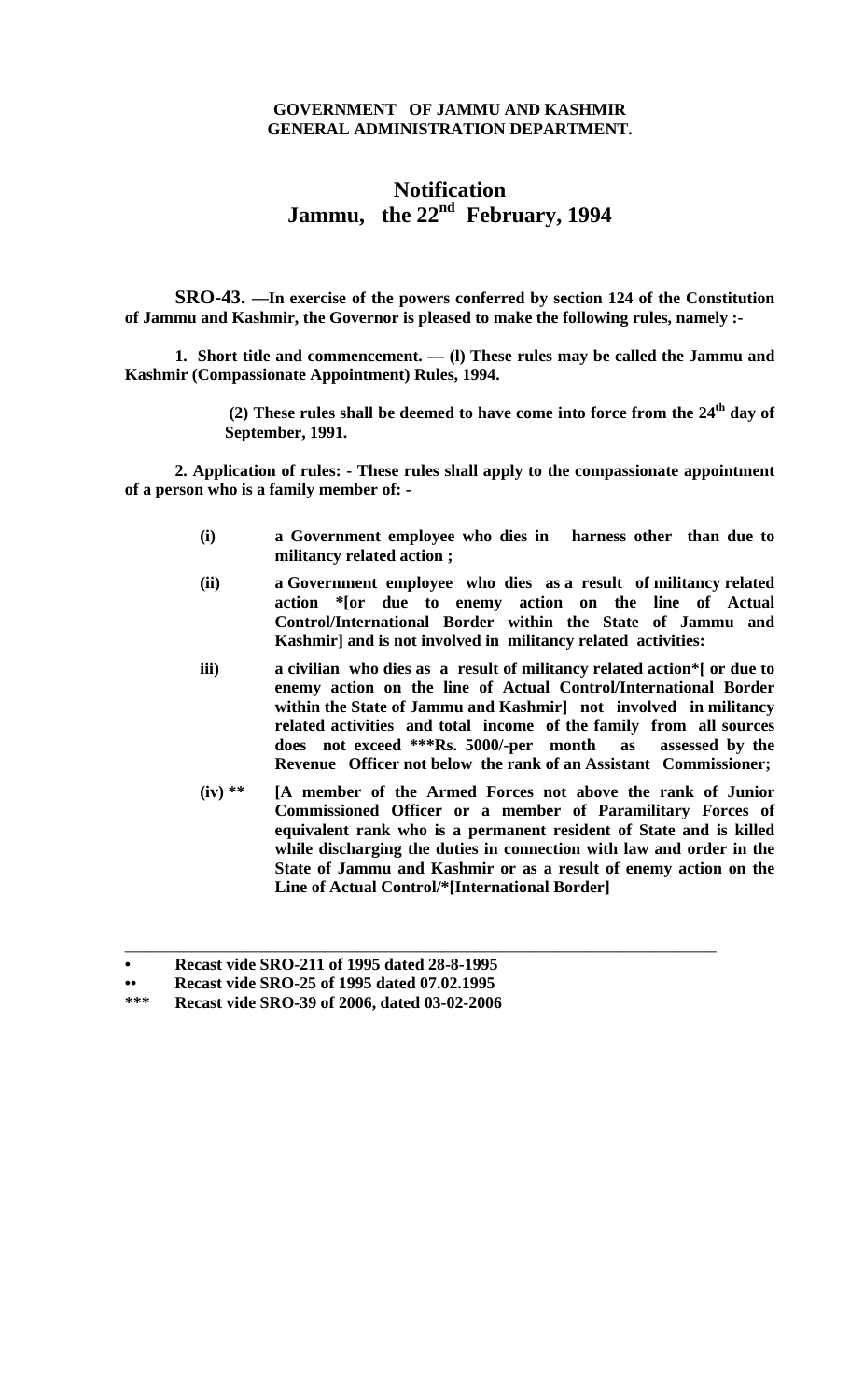**Explanation: — For purposes of these rules.** 

- **(a) 'Armed Force' means Navy, Military, Air Force;**
- **(b) 'Para Military Force' means a force constituted under any law for the time being in force made by the Competent Legislature;**
- **(c) 'Permanent Resident' means the permanent resident of the State of Jammu and Kashmir as defined section 6 of the Constitution of Jammu and Kashmir;**
- **(d) 'Family Member means spouse, son, daughter, adopted son, adopted daughter, sister or brother \*[xx] dependent on the deceased.**

**3- Appointment under these rules—"(1) \*\* [xx] Notwithstanding anything contained in any rule or order for the time being in force regulating the procedure for recruitment in any service or post under the Government, an eligible family member of a person specified in rule 2 may be appointed against a vacancy in the lowest rank of non-gazetted service or Class-IV post having qualification as prescribed under the relevant Recruitment Rules.** 

**Provided that the applicant is eligible and qualified for such post or acquires such eligibility and qualification within a period of one year from the date of death of the deceased person specified in rule 2:** 

**Provided further that no application for compassionate appointment under these rules shall be entertained after the expiry of one year from the date of death of the deceased person."** 

- **(2) Nothing in sub-rule (1) shall delegate from the powers of the Government in General Administration Department to appoint at its discretion a candidate to a higher post in the non-gazetted service if he/she is a family member of a deceased Government employee or a civilian killed in the militancy related action.**
- **(3) \*\*\*[XXX]Notwithstanding the provisions of the rules contained herein for compassionate appointment, the family members of the civilians killed in militancy related action as specified in clause (iii) of rule 2 shall be entitled to a cash compensation in lieu of appointment in government service of an amount specified by the government which shall be payable in their favour in a manner to be notified by the government.**

**Provided that if any one among the family members of the deceased civilian fulfills the eligibility criteria prescribed under the aforesaid Rules for appointment into the government service or acquires such eligibility within one year from the date of death of the deceased person, then they shall have the option either to choose the government service or the cash compensation.** 

**4***-* **Appointment cases of death in harness:- Appointment under these rules in respect of a family member of a Government employee who dies in harness due a cause other than militancy related action shall be made by Head of the Department concerned: provided that:-** 

> **i) Where no post is available in the office or subordinate offices of the Head of the Department, the proposal for appointment shall be submitted to the Administrative Department concerned and where there is no post available in the Administrative Department concerned also, the case shall be referred to the General Administration Department for appointment of the candidate in any other Department; or**

> **ii) Where any such appointment is to be made in relaxation of rules, such cases shall be submitted to the General Administration Department in coordination.**

| $*$ [xx]              | Word "wholly" deleted vide SRO 211 of 1995 dated: - 28-8-1995                              |
|-----------------------|--------------------------------------------------------------------------------------------|
| ** $\lceil xx \rceil$ | Recast vide SRO-201 of 2007 dt. 04.06.2007                                                 |
| *** $[XXX]$           | After sub-rule (2) of Rule 3, sub-rule 3 has been inserted vide SRO 199<br>dt. 04.07.2008. |

**\_\_\_\_\_\_\_\_\_\_\_\_\_\_\_\_\_\_\_\_\_\_\_\_\_\_\_\_\_\_\_\_\_\_\_\_\_\_\_\_\_\_\_\_\_\_\_\_\_\_\_\_\_\_\_\_\_\_\_\_\_\_\_\_\_\_\_\_\_\_\_**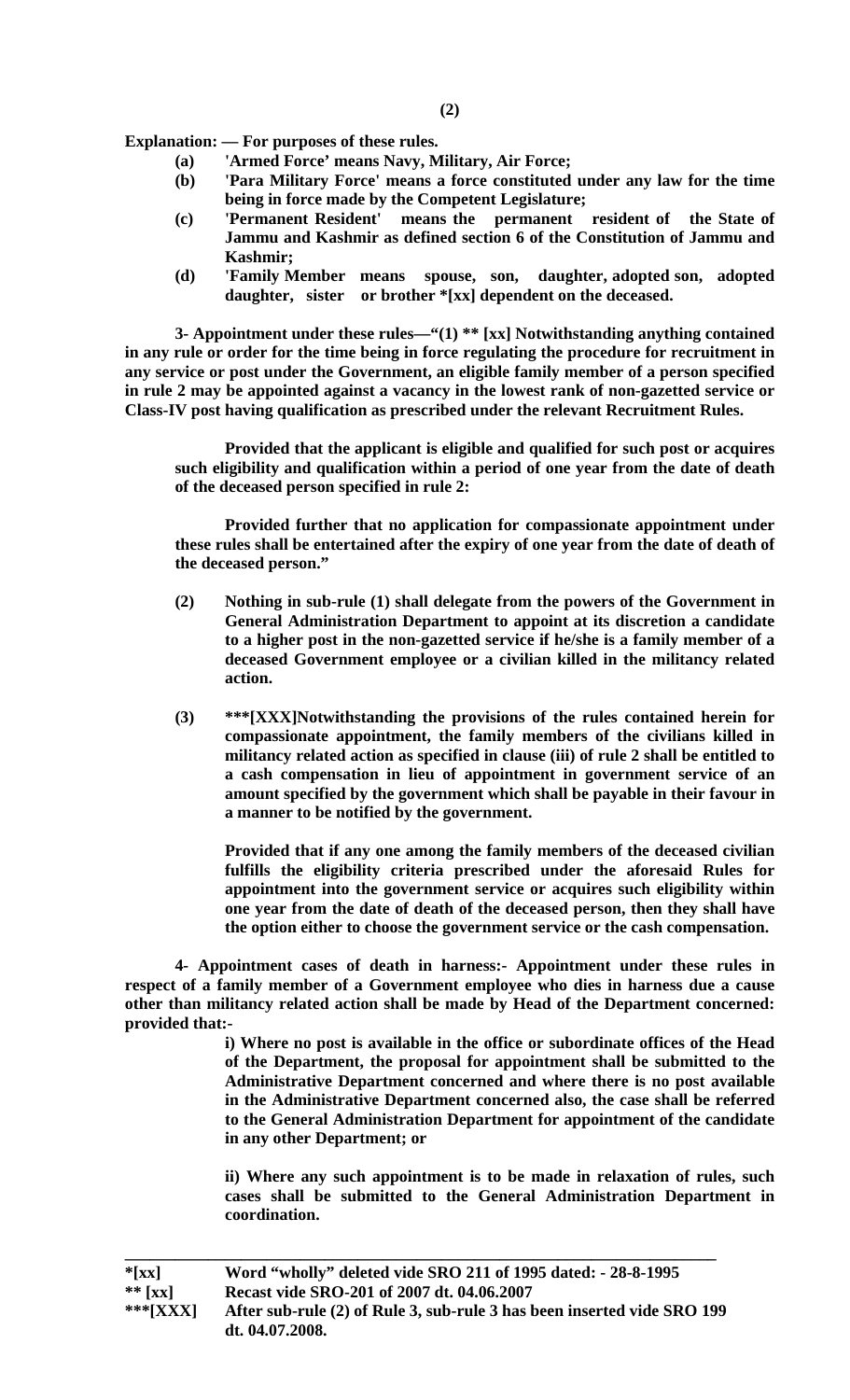**5. Appointment in other cases:—(1) Appointment under these rules in respect of a member of the family of a Government employee or a civilian who has died as a result of militancy related action or in respect of a family member of the officer or armed force or Para-military force, shall be made by the \*[Deputy Commissioner concerned] in accordance with the procedure hereinafter prescribed.** 

> **(2) A family member of \*\*a civilian who dies as a result of militancy related action may apply for appointment against any suitable vacancy to the Deputy Commissioner of the District in which he or she resides. \*[Deputy Commissioner after making such enquires as may be necessary and on recommendations of the District Level Coordination-Cum-Screening Committee, may issue appointment orders for his or her adjustment against a vacancy in the District concerned in any Department under the Government in accordance with provisions of rule 3 hereinabove:**

**"\*\*\*\*\*Provided that in the case of a SPO engaged by the Police Department who dies as a result of militancy related action, a family member may apply for appointment against a vacancy to the Director General of Police who, after conducting such enquires as may be required, may issue an appointment order for his/her adjustment in the Police Department in accordance with the provisions of rule 3."**

**"\*\*\* 2(a) A family member of Government employee who dies as a result of militancy related action may apply for appointment against any post to which he or she is entitled under these rules to the Deputy Commissioner of the District in which he or she resides. Deputy Commissioner shall after making such enquires as may be necessary, and, on clearance by the District Level Coordination-Cum-Screening Committee, forward the case of the applicant to the Head of the Government Department administering the services or cadre to which the deceased employee belonged. The Head of the Government Department may make the appointment in accordance with provisions of rule 3 and rule 4 of these rules. All pending cases shall be dealt with accordingly."** 

**(3)\*\*\*\* A family member of a deceased member of armed force or paramilitary force who is eligible for appointment under these rules may apply against for appointment against a suitable vacancy to the Deputy Commissioner concerned through the Commanding Officer of the Unit in which the deceased member of the armed force or Para-military force was last serving. The Deputy Commissioner after making such enquiries as may be necessary and on the recommendations of the District Level Coordination-Cum-Screening Committee, may issue appointment orders for his or her adjustment against a vacancy in the District concerned in any Department under the Government in accordance with provisions of rule 3 hereinabove.** 

**6. Grant of scholarship —The Government may on the recommendations of the Competent Authority grant suitable scholarship up to the tune of Rs. 100/- per month to the family member of a deceased employee till such time as they pass matriculation examination. Such scholarship shall be sanctioned by the Government in the Education Department.** 

**7. Power to relax—The Government may relax the lower or upper age limits or education/technical qualification, as the case may be, in deserving cases. All such cases shall be processed through General Administration Department in coordination.**

**\_\_\_\_\_\_\_\_\_\_\_\_\_\_\_\_\_\_\_\_\_\_\_\_\_\_\_\_\_\_\_\_\_\_\_\_\_\_\_\_\_\_\_\_\_\_\_\_\_\_\_\_\_\_\_\_\_\_\_\_\_\_\_\_\_\_\_\_\_\_\_** 

**<sup>\*\*\*\*</sup> Recast vide SRO-88 of 1996 dt. 29.02.1996.** 

**<sup>\*</sup> Recast vide SRO-211 of 1995 dt. 28.08.1995.** 

**<sup>\*\* &</sup>quot;Word" "Government employee" deleted vide SRO-39 of 2006 dt. 03.02.2006** 

After sub-rule  $(2)$  of rule  $5$ ,  $2(a)$  has been inserted vide SRO-39 of 2006 dt. **03.02.2006.** 

<sup>\*\*\*\*\*</sup> In rule 5, the full stop(.) at the end of sub-rule 2 shall be substituted by colon(:) **and proviso has been added vide SRO-302 of 2009 dated 01.10.2009**